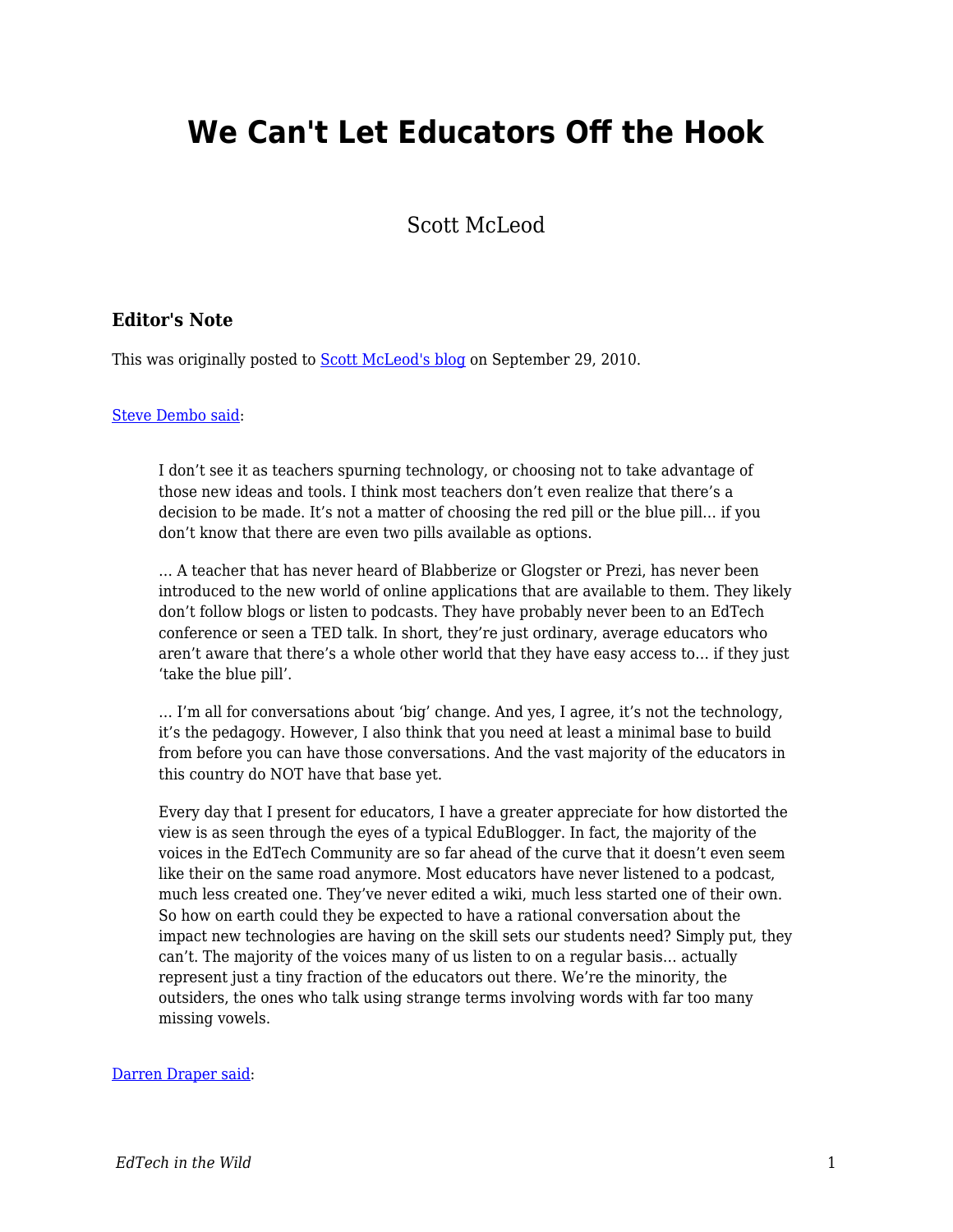the large majority of teachers that I know are very caring individuals that believe firmly in life-long learning. Most love teaching because making a difference in the lives of our youth can be the most rewarding profession on the planet. Most love kids, love community, and want to share. It's not that they don't want to try new things, it's not that they're lazy, and it's not that they're incapable. Rather, it's that their priorities don't always line up with those of other progressive educators in and out of the blogosphere. I'm not saying it's right, but I am trying to describe the reality that so many in the blogosphere seem to misunderstand.

#### [Darren also said:](http://drapestakes.blogspot.com/2009/11/those-content-to-lurk.html)

Those content to lurk but still hesitant (or unable, for whatever reason) to contribute.

The fact of the matter is that there exist a very large number of effective educators that are simply not able to contribute in any significantly recurrent amount to online discussion. All told, it's not that they're incapable of participating and it's not that they're unwilling. Rather, this group maintains perceived silence online because their professional priorities prohibit them from spending the time or energy required to provide plausible contribution.

To which I say, **NO, WE CAN'T LET EDUCATORS OFF THE HOOK**. Whether they're teachers or administrators or librarians or education professors, they have a voluntarily-assumed, paid responsibility to be relevant to the needs of children and education TODAY and to prepare graduates as best they are able for TOMORROW. 'Professional priorities' must be aimed at preparing students for the world as it is and will be. Otherwise, what are educators there for?

You can't 'firmly believe in life-long learning' and simultaneously not be clued in to the largest transformation in learning that ever has occurred in human history. Those two don't co-exist. Being a 'life-long learner' is not [ignoring what's going on around you](http://dangerouslyirrelevant.org/2010/07/no-thanks-i-choose-to-do-nothing.html); you don't get to claim the title of 'effective educator' if you do this.



[My fish hook](http://www.flickr.com/photos/80522246@N00/362335282/)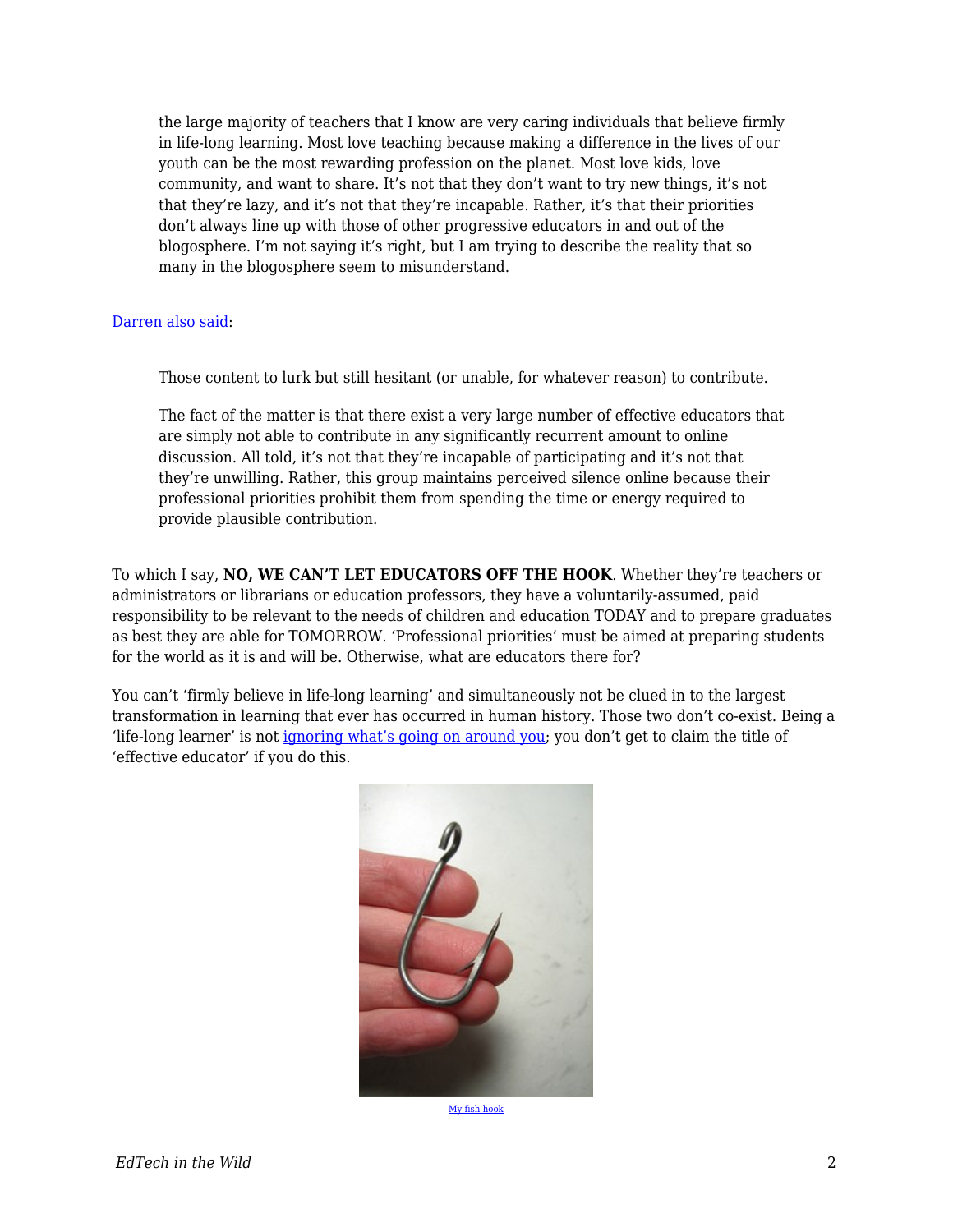Look, it's not like those of us who now 'get it' were born with this knowledge. We weren't like this at the beginning. At some point in our personal histories we were the same as these educators that for some reason now get to be labeled as 'unable' to do this. *Unable to do this? Poppycock.* At no time in the personal computer / Internet era has this technology and social media stuff been easier to initiate. It's not like back when you needed to know computer coding. Want to use a wiki? Click Edit; type; click Save. Want to leave a comment on a blog? Click on Comments; type in your name, e-mail, school web site, and comment; click on Save. There isn't an educator alive who 'can't do that.' They engage in similarly-easy activity every time they search or order something online.

The reason many of us now 'get it' is because we realized that the world is changing, we recognized our responsibility to our students and schools, and *we dived in and learned as we went along*. Changing inertia into momentum, not waiting for someone to hand us the answer, taking responsibility ourselves rather than blaming others for our own inactivity – *that's what lifelong learners do. That's what effective educators do. That's what we owe our children.*

If you're a teacher / administrator / librarian / education professor that somehow 'doesn't even realize [yet] that there's a decision to be made,' should you even be working in a school or university? Don't our children and our school systems need and deserve someone who's in a different place than you are? It's one thing to still be a learner; heck, we're all learners with this technology stuff. It's another to opt out or not even recognize the choice. If we look at what our kids need, shouldn't we replace you with someone else?

It's not about us. It's not about our personal or professional priorities and preferences, our discomfort levels, or any of that other stuff that has to do with *us*. It's about our students: our children and our youth who deserve at the end of their schooling experience to be prepared for the world in which they're going to live and work and think and play and be. That's the obligation of each and every one of us. No educator gets to disown this.

We can't let educators off the hook. Not a single one. So keep that fishhook firmly wedged in their mouths. Keep tugging them along on the line. Keep scooping them up in our nets. Feed them tasty tidbits if need be. Do whatever it takes to make this happen. But insist on them doing the same.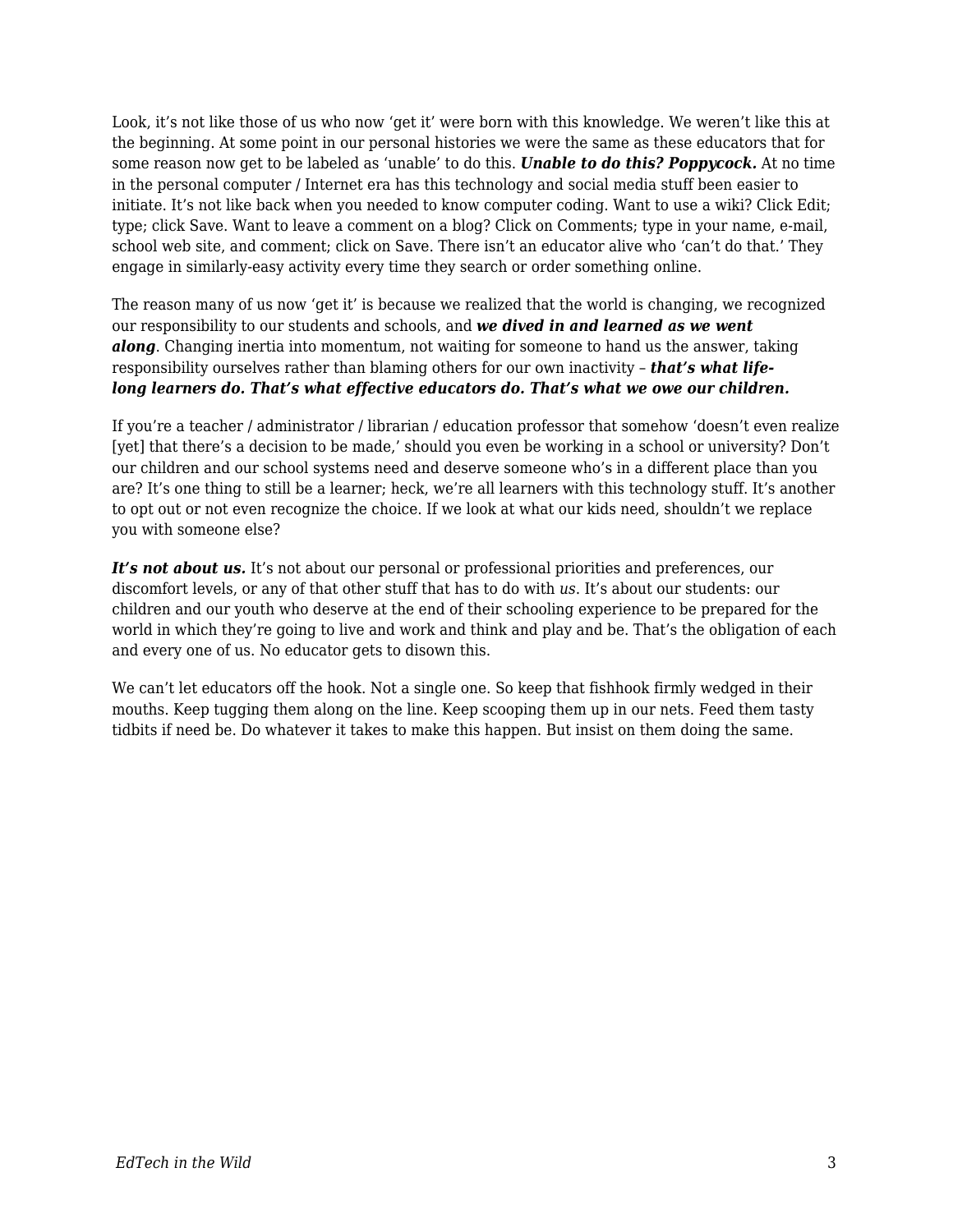

[Slide – Should teachers get to choose?](http://dangerouslyirrelevant.org/2008/10/slide-should.html)

## **What do you think?**

Should teachers be allowed to choose whether or not they will integrate technology in their classrooms?

- a. Yes
- b. No